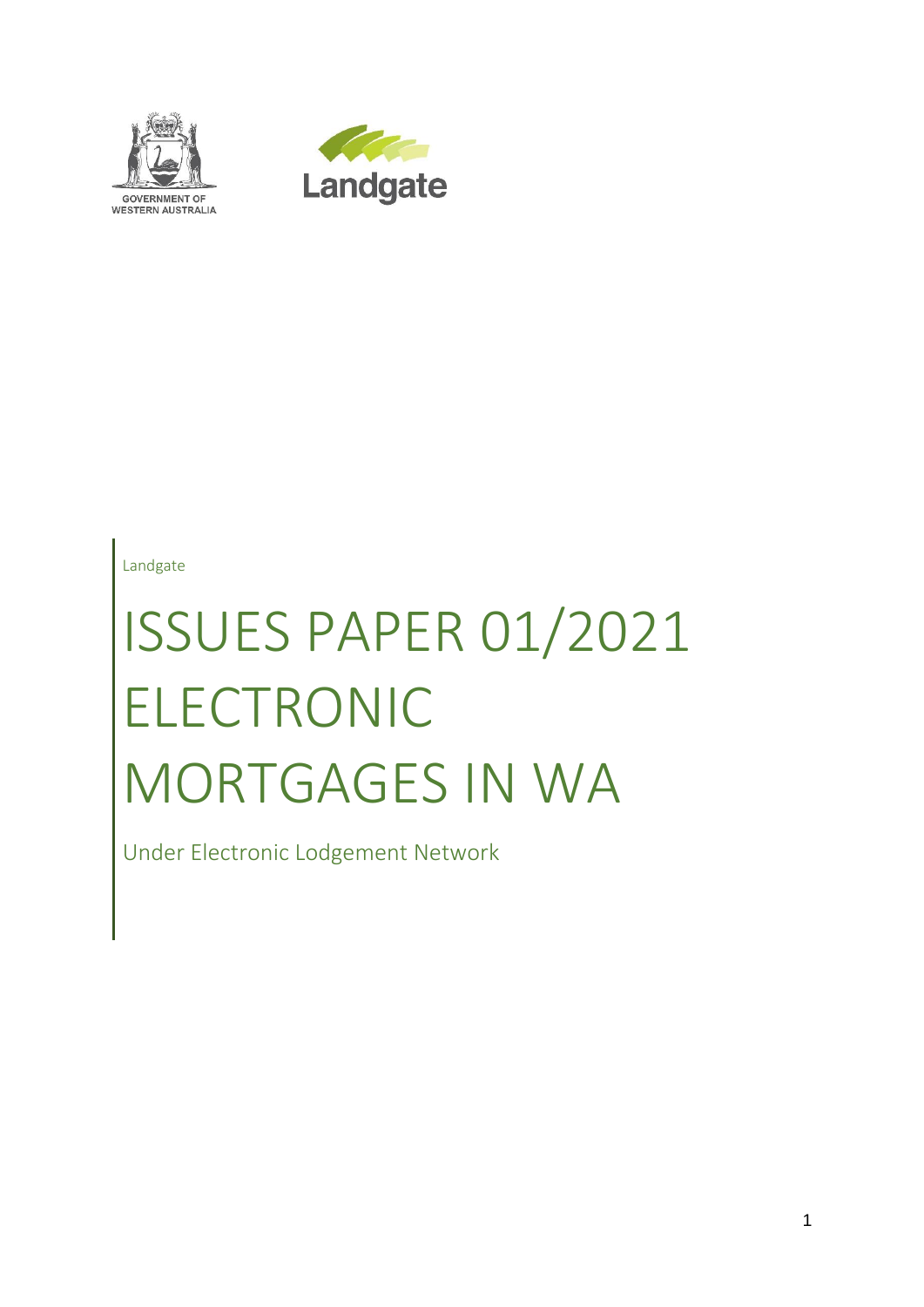# **EXECUTIVE SUMMARY**

The purpose of this Issues Paper is to:

- identify the issues and recommend changes to enable signatures and witnessing on mortgages lodged electronically to be fully electronic in Western Australia.
- seek feedback from stakeholders on the identified issues and proposals for reform.

#### **1. Background**

Landgate introduced the ability to lodge mortgages electronically in June 2014 under the National Electronic Conveyancing System (NECS) initiative. From 1 August 2016, all standalone residential mortgages subject to the National Credit Code are required to be lodged through the Electronic Lodgement Network (ELN) if the mortgagee is an authorised deposittaking institution.

From 1 December 2018, all new eligible stand-alone mortgages and any lodgement cases consisting of eligible mortgages are required to be lodged electronically in accordance with the *Transfer of Land Regulations 2004.*

Despite the introduction of the ELN, wet signatures on mortgage counterparts are still utilised in Western Australia. However, NSW and VIC permanently, and QLD and SA temporarily, have moved to electronic execution. This paper recommends that WA should do the same and move to a position in which deeds, which include mortgages, can be created and exist in electronic form and can be electronically signed and witnessed.

#### **2. Western Australia requirements**

# 2.1 NECS

Section 105 of the *Transfer of Land Act 1893* (TLA) currently provides that a mortgagor must sign a mortgage counterpart (Bank's Counterpart) before an electronic counterpart, which is not signed by the mortgagor, is registered on the Land Titles Register.

To satisfy this requirement and the formal requirements for the creation of deeds under the *Property Law Act 1969,* financial institutions generally arrange for a paper counterpart to be "wet signed" by the mortgagor and witnessed.

The TLA also currently provides that certain information in a Bank's Counterpart must be exactly the same as the electronic version of the mortgage lodged for registration at Landgate. This requirement for certain information in the Bank's Counterpart to be exactly the same as the electronic one is being addressed in the proposed *Transfer of Land Amendment Bill 2021*  (TLA Bill*)*.

# 2.2 Paper mortgages

There are circumstances under which paper mortgages are still lodged for registration at Landgate, for example when a mortgage is lodged simultaneously with a document that is not eligible for lodgement under the ELN. Unlike the Bank's Counterpart that is retained by them, the mortgagor is required to sign the counterpart that is presented for lodgement and the mortgagor's signature must be witnessed in accordance with the provisions of section 145(1)(a) of the TLA.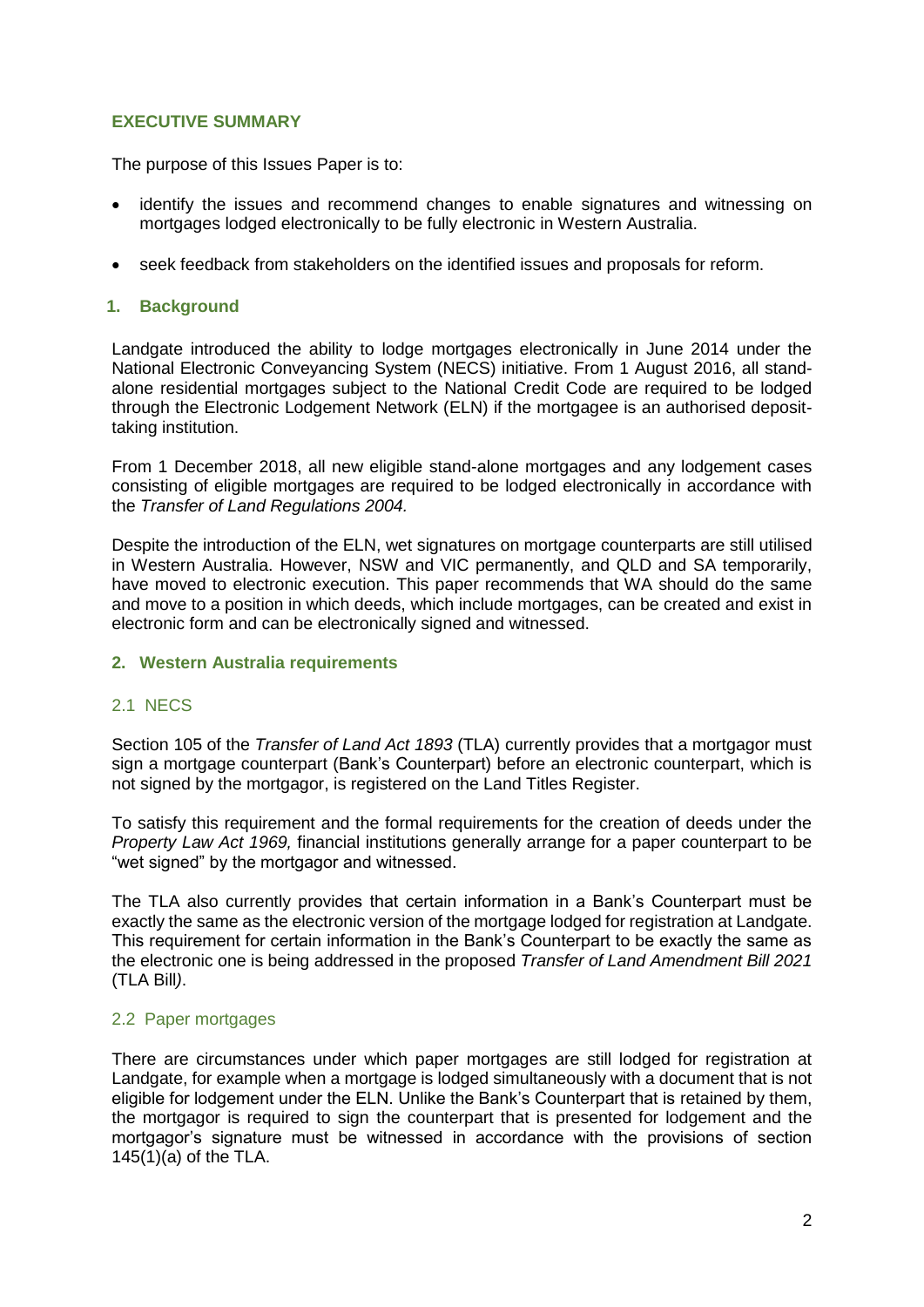# **3. Current position in NSW**

In November 2018, section 38A was inserted into the *Conveyancing Act 1919* (NSW) (NSWCA) allowing:

- (a) deeds, which include mortgages, to be created in electronic form; and
- (b) natural persons to electronically sign and witness deeds.

Although a deed can now be electronically signed and witnessed in New South Wales, a witness must still:

- (a) be physically present at the time that the document is being signed by the signatory.
- (b) observe the signatory signing the document voluntarily; and
- (c) sign (and know that he/she is signing) the same document (and not a separate copy of the document) at the same time as the signatory signs it.

To ensure the validity of the signature, the requirements of the *Electronic Transactions Act 2000* (NSW) must also be satisfied. Specifically, [section 9](https://advance.lexis.com/document/?pdmfid=1201008&crid=b4d535c5-2fb2-4814-b2b3-6dc54777d56e&pddocfullpath=%2Fshared%2Fdocument%2Fpractical-guidance-au%2Furn%3AcontentItem%3A58V5-Y9D1-JNCK-23SD-00000-00&pdcontentcomponentid=372493&pdteaserkey=sr0&pdicsfeatureid=1517127&pditab=allpods&pddocpracticeareas=urn%3Akrm%3A382EE299731B4301B1EDEF062147FD85&ecomp=7bcsk&earg=sr0&prid=6004d02b-176f-44eb-b614-8ece485a503f) of that Act requires that:

- (a) identity a method is used that identifies the person and indicates that person's intention to be bound by the document.
- (b) reliability the method used is reliable, in light of all the circumstances, in identifying the person and in indicating that person's intention to be bound by the document; and
- (c) consent the recipient of the electronic signature consents to the method used to identify the signatory and to indicate the signatory's intention to be bound by the document.

Accordingly, a deed can be electronically signed in New South Wales if the method used satisfies the above 3 requirements.

# **Comment**

- It may be difficult for a witness to satisfy these requirements if witnessing a deed electronically, particularly if digital signing software is being used. The witness would need to understand how the software operates.
- Section 38(5) of the NSWCA expressly states that the execution requirements of section 38 do not affect the execution of deeds by corporations. The impact of this approach is that companies cannot sign mortgage documents electronically without permanent amendments to *Corporations Act 2001* (Cth) being implemented.

# **4. Victoria**

The *Justice Legislation Amendment (System Enhancements and Other Matters) Bill 2021*(Vic) passed on 23 March 2021 (Vic Bill), made permanent the temporary changes that were introduced during the COVID-19 crisis, which allowed for documents to be signed electronically and remotely.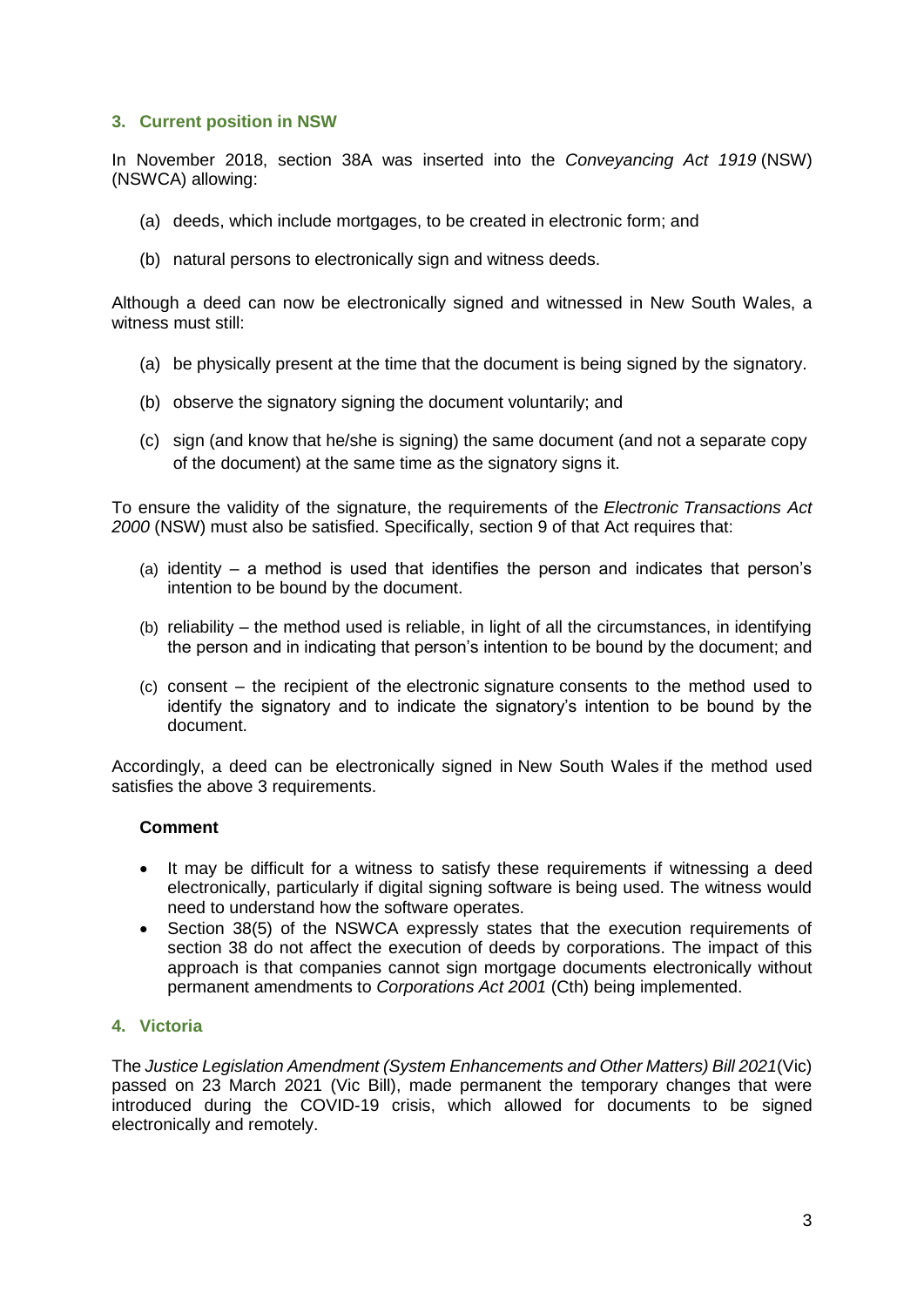The Vic Bill amended the Electronic Transactions (Victoria) Act 2000 (ETA Vic), the electronic signing and remote witnessing of deeds and mortgages is enabled. Specifically, the ETA Vic now:

- **(a)** expressly includes deeds and mortgages as 'transactions' for the purposes of the ETA Vic, provided the signature meets the conditions for electronic execution under the ETA Vic;
- (b) permits split executions for the purposes of the execution of transactions under the ETA Vic, by allowing signatures to appear on separate copies of the same document, as long as each person whose signature or consent is required on that document receives every copy on which a signature appears.
- (c) provides for the valid use of 'audio visual link' in the witnessing of transactions under the ETA, for example, a witness can now remotely witness a person sign a document or confirm a person's identity over audio visual link. The witness must sign to confirm what they observed and must include alongside their signature a statement that indicates the observation was done by audio visual link in accordance with the legislation.

Despite expressly including deeds and mortgages as 'transactions' for the purposes of the ETA Vic, any document lodged with the Registrar of Titles in that state however must still meet the Registrar's requirements for electronic lodgement or be provided in the approved form of paper lodgement i.e., there is a specific exemption under the regulations of the ETA Vic for approved forms to be lodged with the Registrar.

# **5. Other states**

Subject to the above and outside of temporary measures to facilitate document execution during COVID-19, Australian law does not recognise the validity of a deed which exists in electronic form. In the case of individuals, whilst the legislation differs in each state, deeds generally require the elements of being 'signed, sealed, and delivered' with a witness to the signature, which is usually satisfied by wet ink on paper in the physical presence of a witness who then signs the deed.

# **6. Corporations Act 2001**

In the case of Corporations, they may execute deeds in accordance with the requirements of section 127 of the Corporations Act 2001. Outside of temporary measures to facilitate document execution during COVID-19, the exclusion of the Corporations Act 2001 from the Electronic Transactions Regulations (Cth) suggests that it is the Commonwealth Parliament's intention that a company should not be able to execute a deed electronically. Amendments to the signing of deeds and mortgages by corporations must be dealt with federal legislation. It is understood that the electronic signing of deeds and mortgages is being considered as a key area of reform federally.

# **7. Reform**

# 7.1 Recommendation for reform

It is recommended that legislative reform in Western Australia is progressed to signature and witnessing requirements that apply to a Bank's Counterpart retained by them, not lodged for registration to:

(a) enable the creation of deeds electronically, which include mortgages; and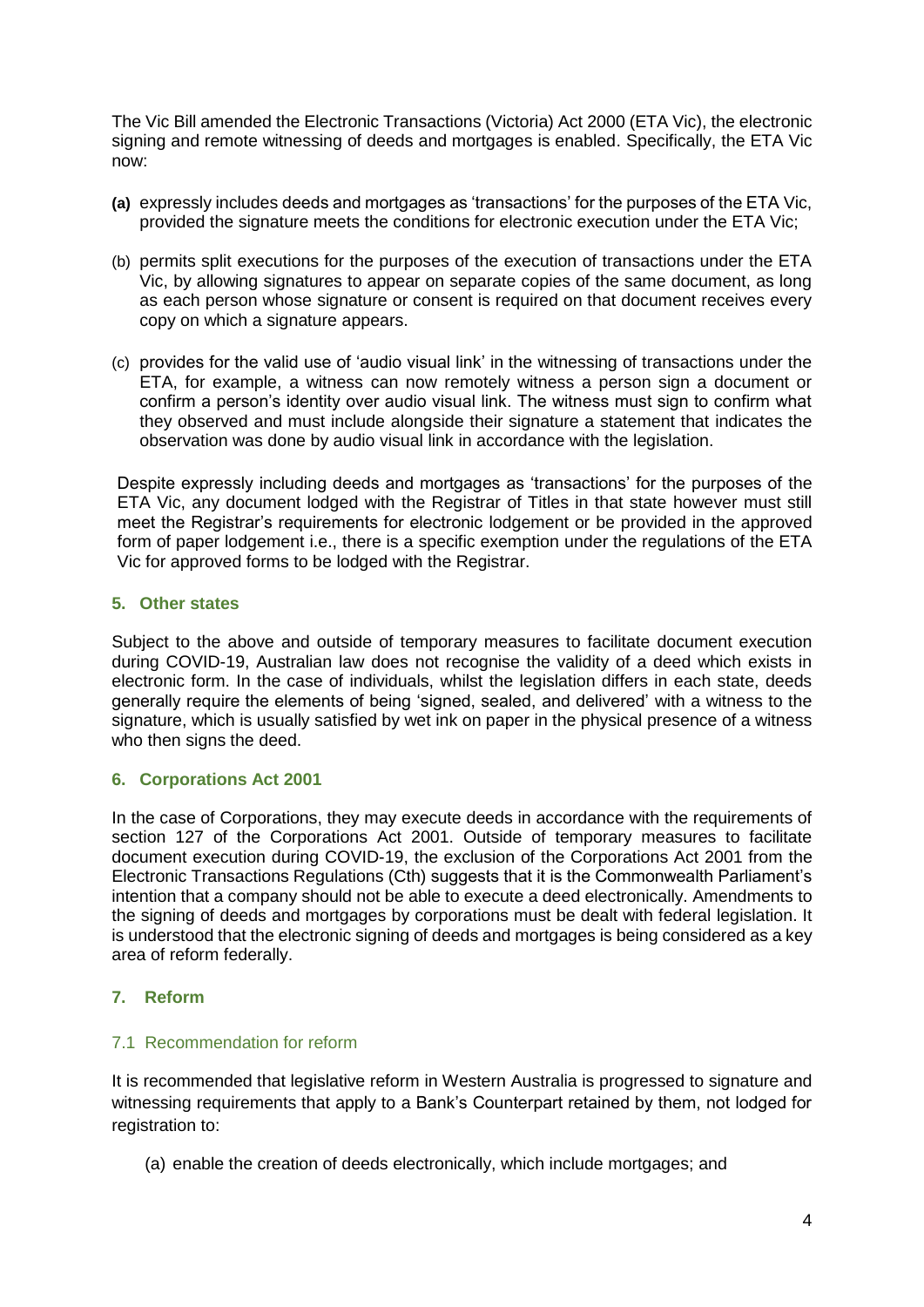(b) enable electronic signatures and witnessing.

The recommendation does not extend to dispensing with the requirement for witnessing due to the greater potential for fraud. This aligns with the permanent amendments to both the New South Wales and Victorian legislation.

### 7.2 Paper mortgages

Further, the recommendations do not extend to enabling electronic signatures and witnessing for paper mortgages. Again, this aligns with the permanent amendments to the Victorian legislation where documents lodged at Landgate must still meet the Registrar's requirements.

#### 7.3 Considerations

It will be necessary to consider whether the legislation should:

- (a) facilitate electronic deeds for all situations; or
- (b) just allow for the valid execution of a deed in an electronic format in specified circumstances.

Changing the position to enable deeds to be created electronically has far reaching consequences outside of electronic mortgages and would require wide consultation. Limiting the reform to mortgages on the other hand may well be a missed opportunity to enable modernisation of the deed creation process in a digital economy. Landgate is seeking stakeholder views and feedback on this issue.

The reform of the deed creation process has already occurred in New South Wales and Victoria where they have enabled the creation of deeds electronically whilst retaining the ability for deeds to be created in a paper form if required.

# **8. Alternative options for reform**

The proposed amendments to the TLA Bill are considered as having been adopted under each of the below alternatives.

# 8.1 Electronic Transactions Act 2011 (WA)

The *Electronic [Transactions](https://advance.lexis.com/document/documentlink/?pdmfid=1201009&crid=4f1381bc-aa4b-4a97-a646-2d8ac133ee4e&pddocfullpath=%2Fshared%2Fdocument%2Fpractical-guidance-au%2Furn%3AcontentItem%3A60P0-WK21-JSC5-M3VS-00000-00&pdcontentcomponentid=372570&pddoctitle=Checklist+for+the+use+of+electronic+signatures&pdproductcontenttypeid=urn%3Apct%3A534&pdiskwicview=false&ecomp=w5d6k&prid=5e923bea-9dab-4cba-be54-48a5bdc150f1) Act 1999* (Cth) (Cth ETA) provides a framework for the use of electronic signatures, while the *Electronic [Transactions Regulations 2000](https://advance.lexis.com/document/documentlink/?pdmfid=1201009&crid=4f1381bc-aa4b-4a97-a646-2d8ac133ee4e&pddocfullpath=%2Fshared%2Fdocument%2Fpractical-guidance-au%2Furn%3AcontentItem%3A60P0-WK21-JSC5-M3VS-00000-00&pdcontentcomponentid=372570&pddoctitle=Checklist+for+the+use+of+electronic+signatures&pdproductcontenttypeid=urn%3Apct%3A534&pdiskwicview=false&ecomp=w5d6k&prid=5e923bea-9dab-4cba-be54-48a5bdc150f1)* (Cth) provides a list of legislative exemptions, i.e. circumstances when an electronic signature cannot be used. States and territories have also enacted their own *Electronic Transaction Acts* (generally mirroring the Cth ETA) which contain further legislative exemptions.

In WA, electronic transactions are governed by the *Electronic Transactions Act 2011* (WA) (ETA). The ETA allows a person to satisfy a legal requirement for a manual signature by using an electronic communication. The method used must identify the person and indicate their approval of the information communicated.

The ETA, however, does not currently apply to deeds or any documents that are required to be 'verified, authenticated, attested or witnessed under the signature of a person other than the author of the document' by virtue of regulation 3(1) of the *Electronic Transactions Regulations 2012* (WA).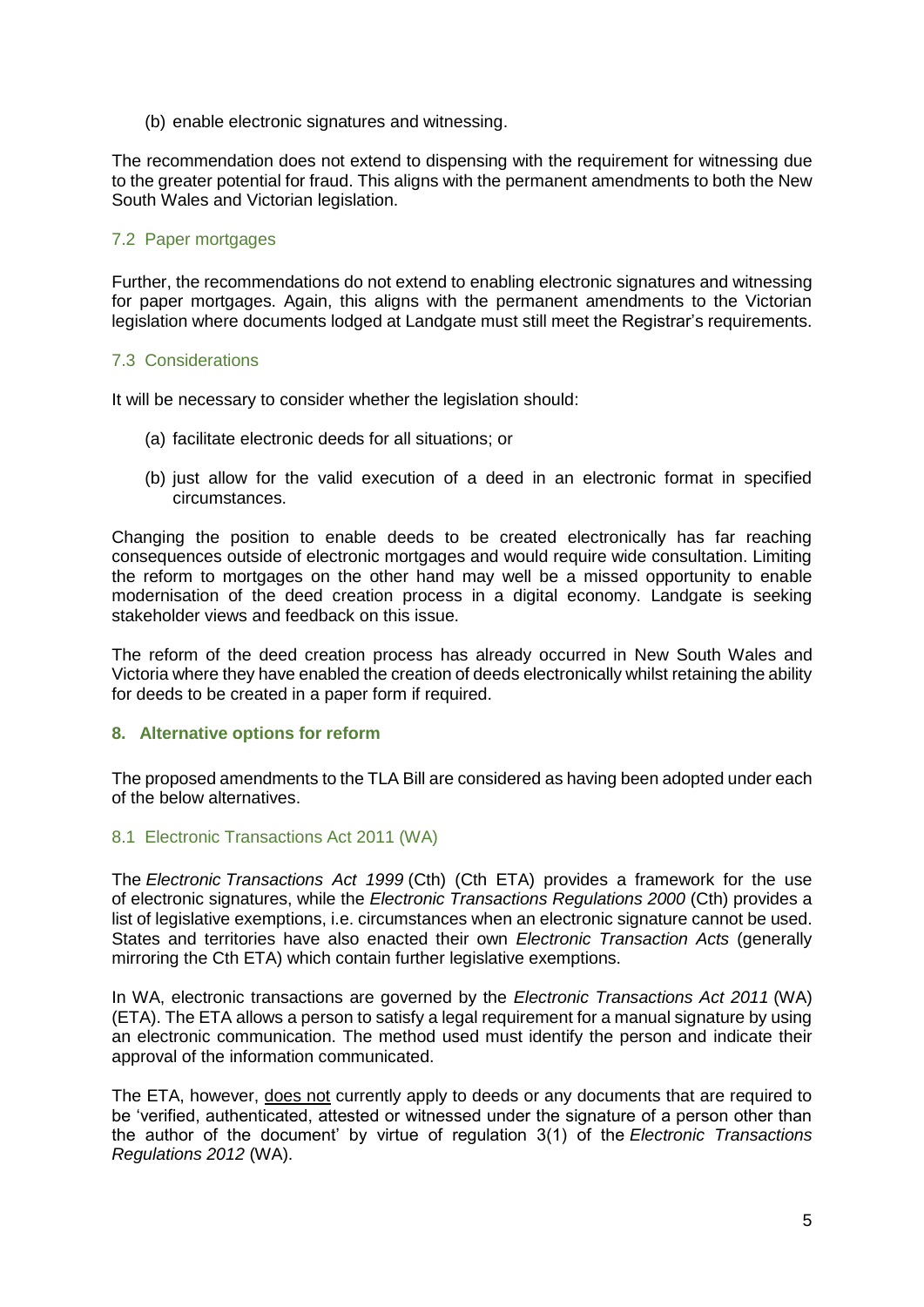### 8.2 Amendment through other WA legislation

An alternative approach is to amend the *Property Law Act* (WA) to provide that:

- (a) deeds can be created electronically; and
- (b) can be signed and witnessed using electronic signatures.

#### 8.3 Preferred option

On balance, Landgate's preferred means of legislative reform is via the ETA by providing:

- (a) that deeds may be created in electronic form;
- (b) mortgages under the ELN may be in electronic form; and
- (c) a witness may witness a deed which includes a mortgage by audio visual link.

#### **9. Other matters**

For ELN lodgements, and as part of this reform initiative, the ARNECC registration forms and requirements should extend to permitting that the witnessing requirement can be completed by audiovisual link.

#### **10. Practical impact of reforms**

Irrespective of the legislative approach adopted, the impact of these proposed reforms would see the Bank's Counterpart of mortgages lodged for registration in Western Australia under the ELN to be able to be sent, signed, witnessed and returned to the financial institution electronically. However, the following practical matters need to be addressed.

#### 10.1 Method

The method of electronic execution must satisfy the following three requirements of section 10 of the ETA WA:

- (a) one that identifies the mortgagor and indicates the mortgagor's intention to be bound by the mortgage;
- (b) one that identifies the mortgagor and the mortgagor's intention to be bound by the mortgage is reliable; and
- (c) the financial institution consents and indicates its consent to the method used to identify the mortgagor and the mortgagor's intention.

It is suggested here that industry and government agree on what best meets these criteria as best practice, however the following are some suggested criteria:

- (a) naming the signatory in the execution clause;
- (b) inserting a provision in the mortgage that states that the parties consent to the mortgage being created and signed electronically:
- (c) using an effective method of authorisation and authentication of digital signatures;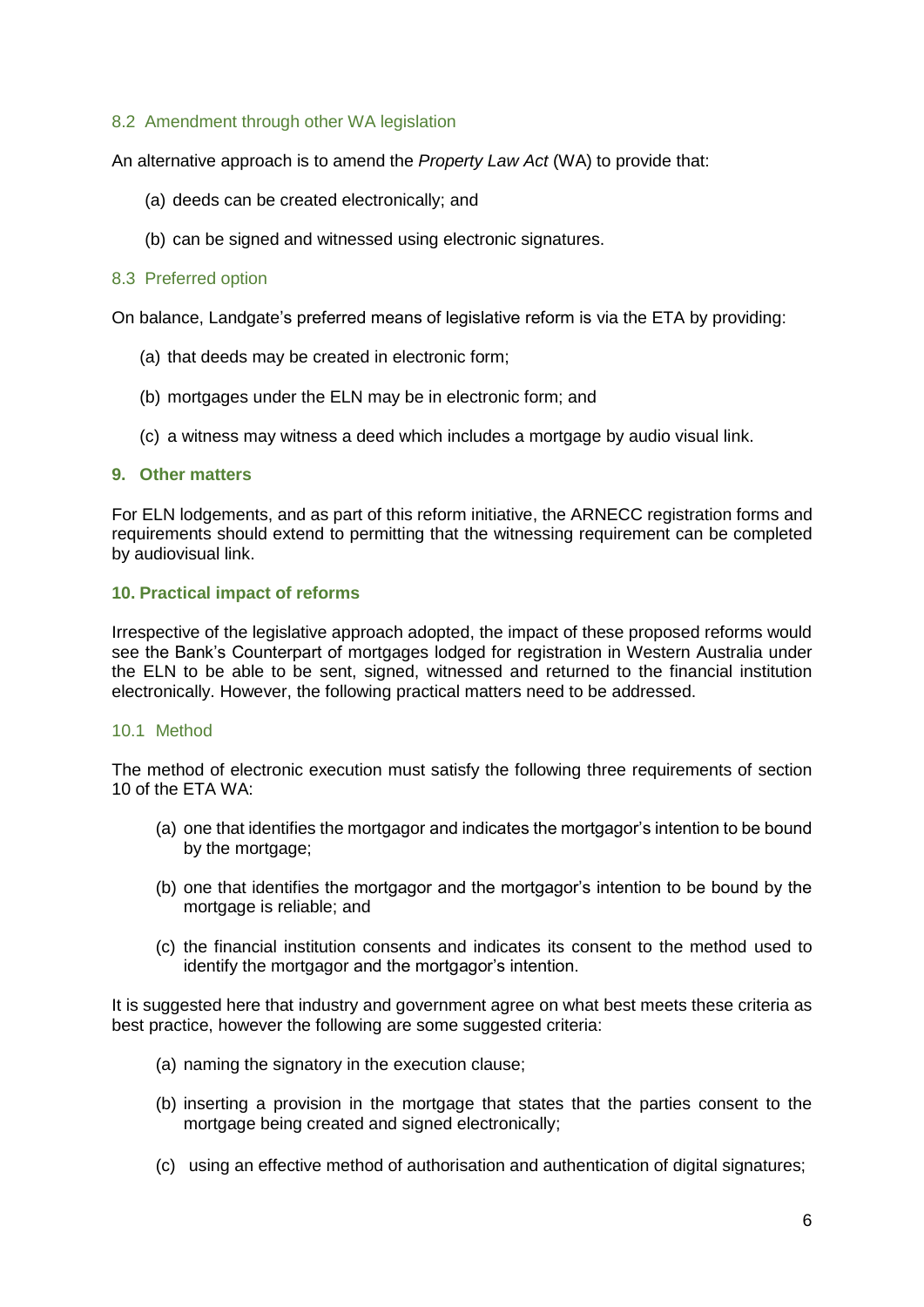- (d) Storage requirements of digital signatures including data formats;
- (e) Email password accounts; and
- (f) Locking of signed documents to prevent further amendments

#### 10.2 Witness

In practice, a witness must still:

- (a) be either physically present or observe by audio visual link at the time that the document is being signed by the mortgagor.
- (b) observe the mortgagor signing the document voluntarily; and
- (c) sign, and know that he/she is signing the same document and not a separate copy of the document at the same time as the signatory signs it if present, or if by audio visual link, the requirements for witnessing by audio visual link occur on the same day are satisfied.

#### 10.3 Technology

The key principle known as 'technology neutrality' in the ETA WA where there is no prescribed type of technology for effecting electronic signatures means that a document may be electronically signed using either:

- (a) a standard electronic signature the insertion of a virtual representation of the signatory's handwritten signature into a document. It may include a person typing his/her name in the electronic format or scanning and pasting an image of his/her handwritten signature into an electronic document (e.g., Word or PDF); or
- (b) a digital signature using a Public Key Infrastructure ('PKI' technology), which encrypts a has with a user's private key, creating a unique identifier that can be checked for authenticity and used as evidence for non-repudiation to prevent the mortgagor later denying execution of the document. Examples include Adobe Sign or DocuSign.

The Registrar of Titles requirements on documents lodged either through the ELN or paper lodgement must still be met.

#### **11. Key risks in using electronic signatures**

The law and industry practice relating to electronic signatures can be complex and is evolving. It is prudent to understand the following risks associated with using electronic signatures compared with 'wet signatures' and then to take steps to mitigate those risks.

#### 11.1 Invalidity and unenforceability

The use of electronic signatures has not been considered in much detail by the Australian courts. As such, there is a risk that a court may choose to treat an electronic signature as not being valid if legislative requirements are not clear or if they are not strictly met.